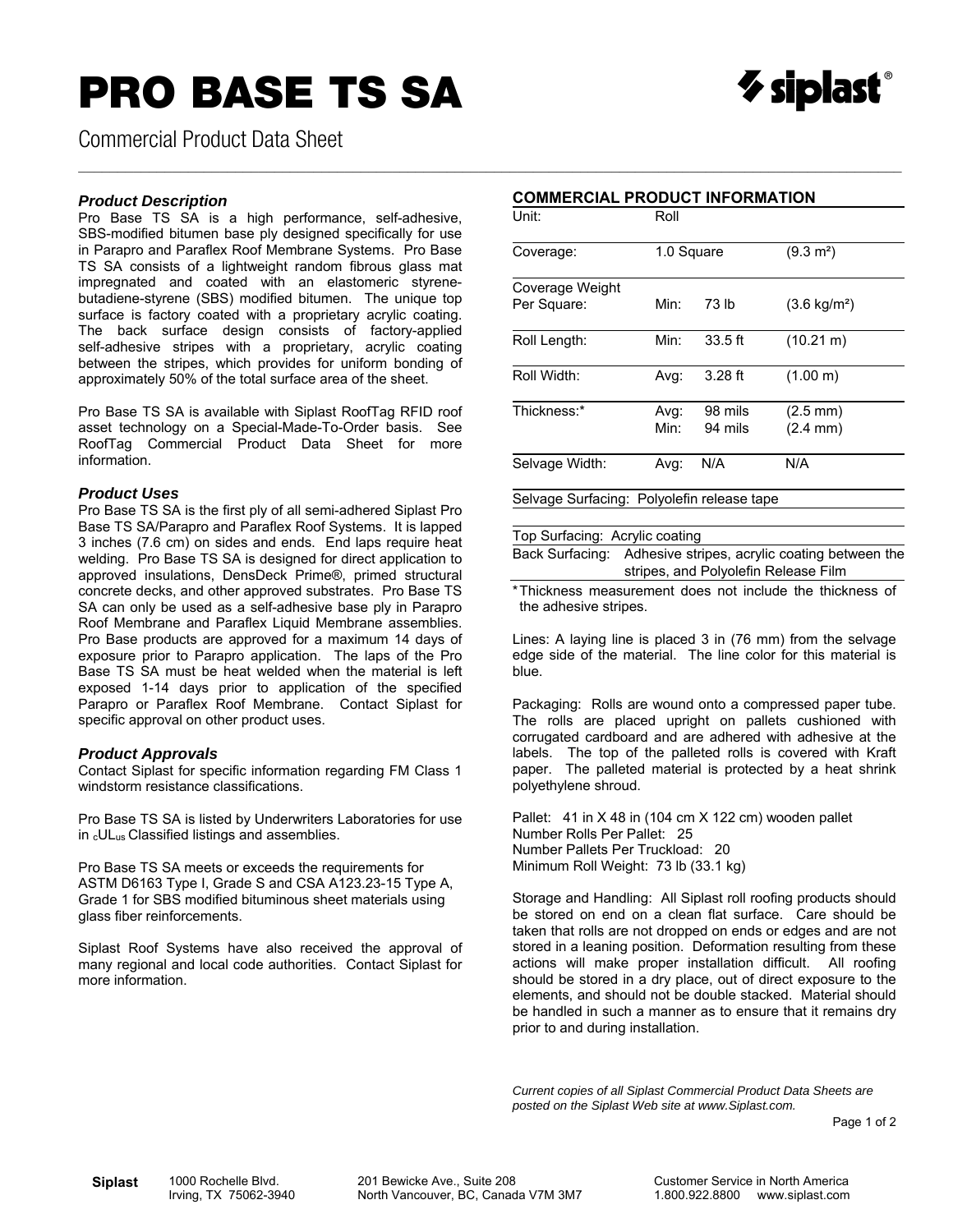Rev 3/2019